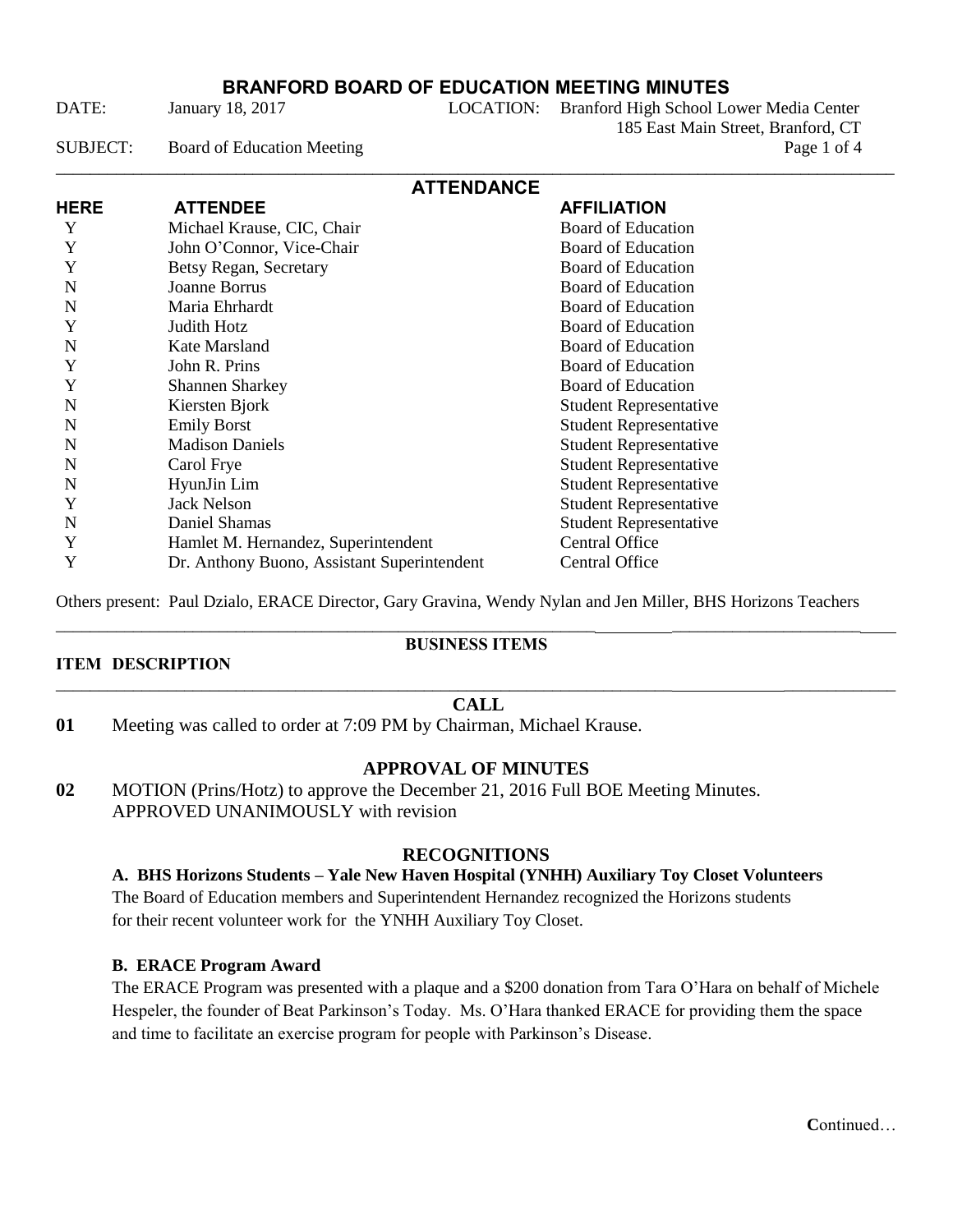DATE: January 18, 2017 LOCATION: Branford High School Lower Media Center 185 East Main Street, Branford, CT SUBJECT: Board of Education Meeting Page 2 of 4

\_\_\_\_\_\_\_\_\_\_\_\_\_\_\_\_\_\_\_\_\_\_\_\_\_\_\_\_\_\_\_\_\_\_\_\_\_\_\_\_\_\_\_\_\_\_\_\_\_\_\_\_\_\_\_\_\_\_\_\_\_\_\_\_\_\_\_\_\_\_\_\_\_\_\_\_\_\_\_\_\_\_\_\_\_\_\_\_\_\_

### **PRESENTATIONS**

#### **A. Branford Families Organization**

District parents, Celia Toche' and Kim Zolvek, gave an overview of the Branford Families Organization and handed out their brochure to Board Members. They discussed the work that they have done over the past year, the population that they would like to target, as well as topics that they would like to cover in future meetings.

#### **BOE STUDENT REPRESENTATIVE REPORT**

Jack Nelson, BOE Student Representative, stated that midterms were held last week and new classes were starting this week. Jack stated that he liked the way the school year calendar was set for this year as this allowed for a successful consistency. He also stated that rehearsals for the BHS play Titanic have started and that many of the students involved in the play were attending gyms in the area to help them improve their breath support for retaining notes, winter sports were going well. Jack finished his report by stated that the second semester is an exciting period of time for senior students as this was their "last hurrah."

## **SUPERINTENDENT'S REPORT**

Superintendent Hernandez reported that the District's Director of Technology attending a meeting at the State in preparation of the Smarter Balanced testing. This meeting was held to inform Districts of what was new. A letter will be sent home to parents with a timeline. A Climate Survey will also be provided, although this survey is required by the State, the District will be expanding the survey beyond the State's requirements. Last year's survey we received a good response, it is the District's hope to improve the number of responses.

## **WALSH INTERMEDIATE SCHOOL NEXT GENERATION UPDATE**

Superintendent Hernandez stated that a meeting is being planned for February  $6<sup>th</sup>$  that will provide an update on the WIS Next Generation progress to the Community. After this meeting is held it is anticipated that the website will begin to be populated. At least two more public meetings will be held to discuss preparing for construction. Recently Superintendent Hernandez met with the Delegate Assembly consisting of Senator Kennedy, Representatives Lonnie Reed and Sean Scanlon, to discuss where the District is in the process and to keep everyone involved informed. With the recent announcements of State budget cuts there is no reason to believe that this project would be derailed.

## **03 A. 2017/2018 School Year Calendar**

MOTION (O'Connor/Prins) to approve Option I of the 2017/18 School Year Calendar, with the only

**DISCUSSION/ACTION ITEMS**

change to this option being a 180 day school year instead of 181 days. APPROVED UNANIMOUSLY

#### **B. ERACE Program Donation**

MOTION (Prins/Marsland) to approve the \$200 donation from Beat Parkinson's Today presented earlier in the evening to the ERACE Program. APPROVED UNANIMOUSLY

Continued…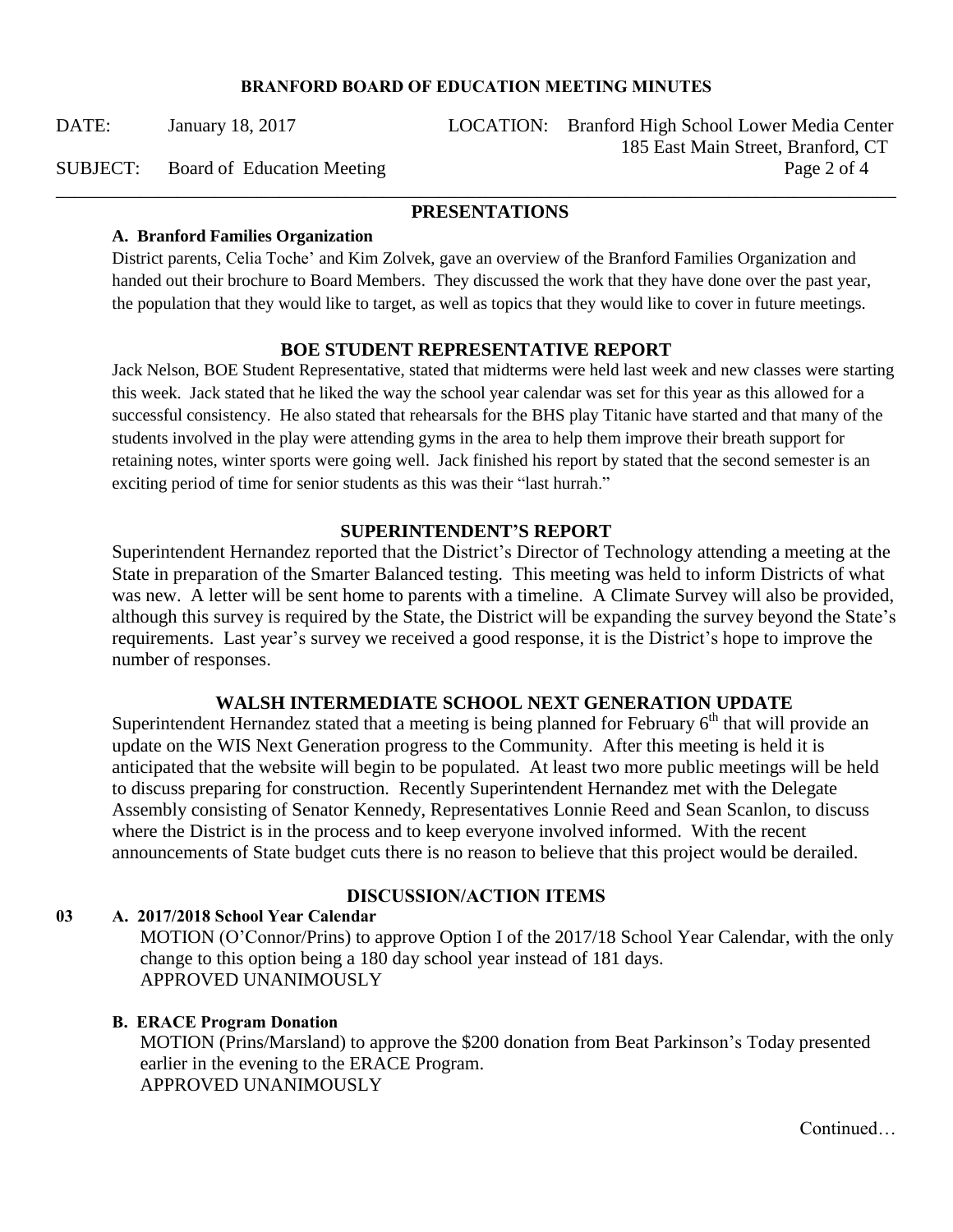DATE: January 18, 2017 LOCATION: Branford High School Lower Media Center 185 East Main Street, Branford, CT SUBJECT: Board of Education Meeting Page 3 of 4

# \_\_\_\_\_\_\_\_\_\_\_\_\_\_\_\_\_\_\_\_\_\_\_\_\_\_\_\_\_\_\_\_\_\_\_\_\_\_\_\_\_\_\_\_\_\_\_\_\_\_\_\_\_\_\_\_\_\_\_\_\_\_\_\_\_\_\_\_\_\_\_\_\_\_\_\_\_\_\_\_\_\_\_\_\_\_\_\_\_\_ **DISCUSSION/ACTION ITEMS (Continued)**

## **B. BPS Graduate Attributes**

MOTION (Prins/Marsland) to the BPS Graduate Attributes as presented. APPROVED UNANIMOUSLY

# **PUBLIC COMMENTS**

Celia Toche' suggested that since the school year would finish so early, community resources such as the Park Rec.and the public libraries should be contact so that parents can make their child care plans in advance.

Gregg Jerolman, Branford resident, commented on the sensitivity toward Italian American community members regarding not having Columbus Day off in the 2017/18 school year. He stated that the calendar needs to be mindful to racial balances. Mr. Jerolman then stated that he received an email pertaining to an incident regarding a Jewish student. He asked several questions regarding whether or not the State was investigating the incident and if the District had hired legal counsel.

Mr. Jerolman was thanked by Chairman Krause for his comments but was reminded that there would not be a conversation with Board Members as this section of the evening was for public comments only.

#### **STANDING COMMITTEE REPORTS**

**A. Communication Committee (Joanne Borrus, Chair).** Next scheduled meeting: **Wednesday, February 15, 2017 at 6:00 P.M., Branford High School Lower Media Center.** 

**B. Personnel & Finance Committee (Judy Hotz, Chair) .** Next scheduled meeting: **Wednesday, February 15, 2017 at 6:30 P.M., Branford High School Lower Media Center.** 

**C. Teaching & Learning Committee (John Prins, Chair)** Next scheduled meeting: **Wednesday, February 15, 2017 at 7:00 P.M., at Branford High School, Lower Media Center.** 

**D. Policy Committee (Kate Marsland & John O'Connor, Co-Chairs). Next scheduled meeting:** 

**Wednesday, February 22, 2017, at 6:00 P.M., Branford High School Lower Media Center.** 

#### **BOARD REPORTS:**

**ACES** – Judy Hotz reported that at the last meeting ACES met with the Commission on Education to discuss legislative changes, discussed the 2016/17 financials and at this time tentatively has a budget for the 2017/18 school year.

**CABE** – John Prins stated that tomorrow is the Annual CABE Retreat in New Haven. It is at this meeting that CABE will plan for next year, have a conversation to recommend members to the State Board. Mr. Prins finished his report by reminding member that CABE Day on the Hill will be held on March  $8<sup>th</sup>$ .

**BECC –** Kate Marsland stated that there were no new updates for BECC since the last meeting.

**Continued**